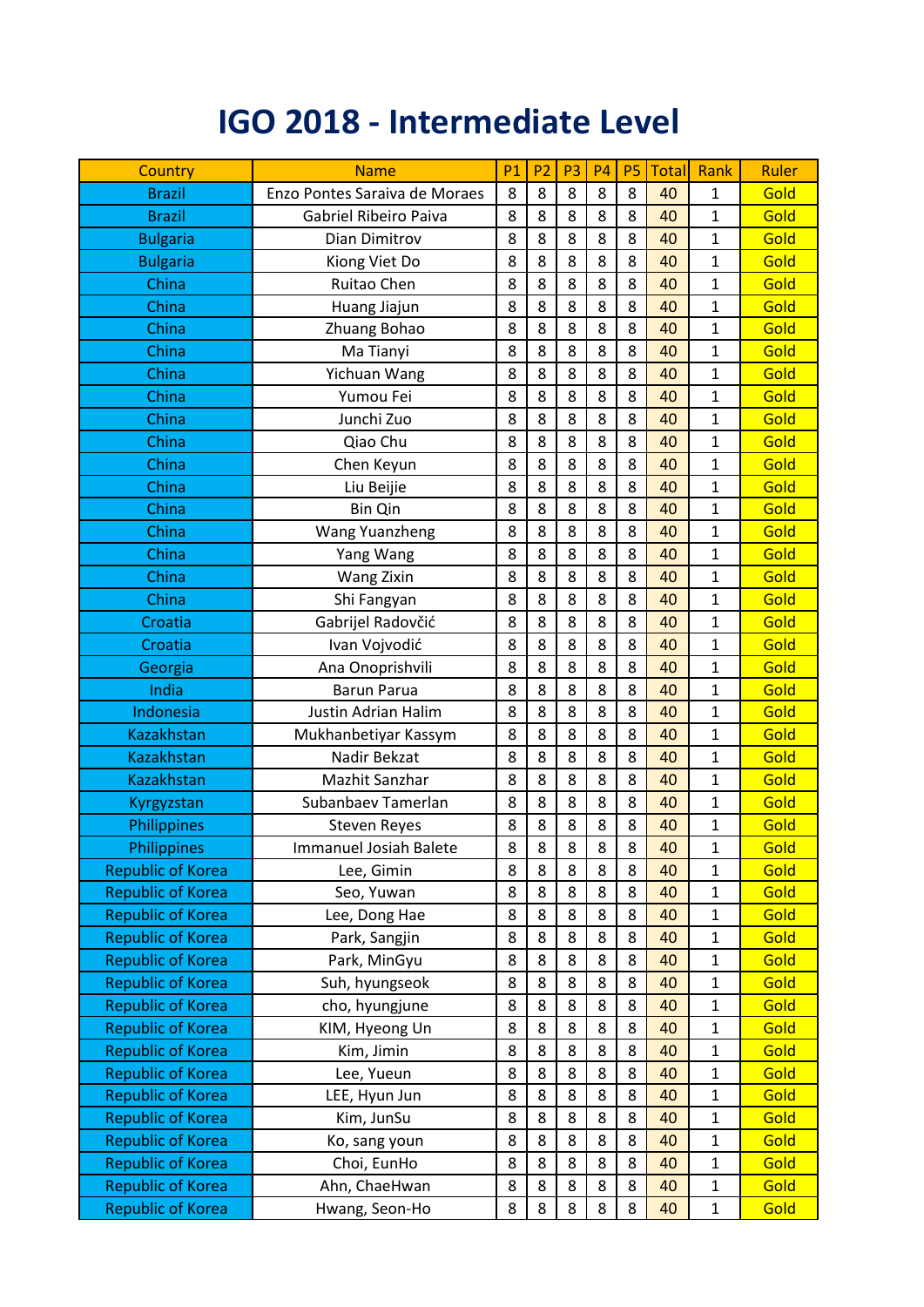| Romania             | Vergelea Vlad Ștefan          | 8      | 8      | 8                     | 8              | 8              | 40       | 1            | Gold          |
|---------------------|-------------------------------|--------|--------|-----------------------|----------------|----------------|----------|--------------|---------------|
| <b>Russia</b>       | Andreev Arkadiy               | 8      | 8      | 8                     | 8              | 8              | 40       | $\mathbf{1}$ | Gold          |
| <b>Russia</b>       | Anikin Sergey                 | 8      | 8      | 8                     | 8              | 8              | 40       | $\mathbf{1}$ | Gold          |
| <b>Russia</b>       | <b>Bidva Maksim</b>           | 8      | 8      | 8                     | 8              | 8              | 40       | $\mathbf{1}$ | Gold          |
| <b>Russia</b>       | Vasin Andrey                  | 8      | 8      | 8                     | 8              | 8              | 40       | $\mathbf{1}$ | Gold          |
| <b>Russia</b>       | <b>Vlasov Aleksey</b>         | 8      | 8      | 8                     | 8              | 8              | 40       | $\mathbf{1}$ | Gold          |
| <b>Russia</b>       | <b>Gadalov Grigoriy</b>       | 8      | 8      | 8                     | 8              | 8              | 40       | $\mathbf{1}$ | Gold          |
| <b>Russia</b>       | <b>Damirov Namig</b>          | 8      | 8      | 8                     | 8              | 8              | 40       | 1            | Gold          |
| <b>Russia</b>       | Zaytsev Fedor                 | 8      | 8      | 8                     | 8              | 8              | 40       | $\mathbf{1}$ | Gold          |
| <b>Russia</b>       | Zemlyanskiy Kirill            | 8      | 8      | 8                     | 8              | 8              | 40       | $\mathbf{1}$ | Gold          |
| <b>Russia</b>       | Ibragimov Aydar               | 8      | 8      | 8                     | 8              | 8              | 40       | $\mathbf{1}$ | Gold          |
| <b>Russia</b>       | Loshakov Maksim               | 8      | 8      | 8                     | 8              | 8              | 40       | $\mathbf{1}$ | Gold          |
| <b>Russia</b>       | Minaev Gleb                   | 8      | 8      | 8                     | 8              | 8              | 40       | $\mathbf{1}$ | Gold          |
| <b>Russia</b>       | Mustafin Artem                | 8      | 8      | 8                     | 8              | 8              | 40       | $\mathbf{1}$ | Gold          |
| <b>Russia</b>       | Neustroeva Elizaveta          | 8      | 8      | 8                     | 8              | 8              | 40       | $\mathbf{1}$ | Gold          |
| <b>Russia</b>       | <b>Pistsov Georgiy</b>        | 8      | 8      | 8                     | 8              | 8              | 40       | $\mathbf{1}$ | Gold          |
| <b>Russia</b>       | Polyakov Maksim               | 8      | 8      | 8                     | 8              | 8              | 40       | $\mathbf{1}$ | Gold          |
| <b>Russia</b>       | <b>Rubtsov Artemiy</b>        | 8      | 8      | 8                     | 8              | 8              | 40       | $\mathbf{1}$ | Gold          |
| <b>Russia</b>       | Sadovnichiy Anton             | 8      | 8      | 8                     | 8              | 8              | 40       | $\mathbf{1}$ | Gold          |
| <b>Russia</b>       | Sibgatullin Danil             | 8      | 8      | 8                     | 8              | 8              | 40       | 1            | Gold          |
| <b>Russia</b>       | Khramov Vladislav             | 8      | 8      | 8                     | 8              | 8              | 40       | $\mathbf{1}$ | Gold          |
| <b>Russia</b>       | <b>Cherepanov Dmitriy</b>     | 8      | 8      | 8                     | 8              | 8              | 40       | $\mathbf{1}$ | Gold          |
| <b>Russia</b>       | <b>Shevtsov Andrey</b>        | 8      | 8      | 8                     | 8              | 8              | 40       | $\mathbf{1}$ | Gold          |
| <b>Ukraine</b>      | Oleksii Masalitin             | 8      | 8      | 8                     | 8              | 8              | 40       | $\mathbf{1}$ | Gold          |
| <b>Ukraine</b>      | Yaroslav Romanus              | 8      | 8      | 8                     | 8              | 8              | 40       | $\mathbf{1}$ | Gold          |
| Vietnam             | Nguyen Xuan Minh              | 8      | 8      | 8                     | 8              | 8              | 40       | $\mathbf{1}$ | Gold          |
| Vietnam             | <b>Truong Tuan Nghia</b>      | 8      | 8      | 8                     | 8              | 8              | 40       | $\mathbf{1}$ | Gold          |
| <b>Brazil</b>       | Pablo Andrade Carvalho Barros | 8      | 8      | 8                     | 7              | 8              | 39       | 74           | Silver        |
| <b>Kazakhstan</b>   | Amrin Aidar                   | 8      | 8      | 8                     | $\overline{7}$ | 8              | 39       | 74           | Silver        |
| <b>Kazakhstan</b>   | Smirnov Vladimir              | 8      | 8      | 8                     | 7              | 8              | 39       | 74           | Silver        |
| <b>Ukraine</b>      | Mark Khasin                   | 8      | 8      | 8                     | 8              | $\overline{7}$ | 39       | 74           | Silver        |
| Vietnam             | Ha Minh Duc                   | 8      | 8      | 8                     | $\overline{7}$ | 8              | 39       | 74           | Silver        |
| India               | Shuborno Das                  | 8      | 8      | 6                     | 8              | 8              | 38       | 79           | Silver        |
| Vietnam             | Do Nguyen An Huy              | 6      | 8      | 8                     | 8              | 8              | 38       | 79           | Silver        |
| <b>South Africa</b> | Kgaogelo Bopape               | 8      | 6      | 8                     | $\overline{7}$ | 8              | 37       | 81           | Silver        |
| Indonesia           | Farrel Dwireswara Salim       | 8      | 8      | 8                     | 3              | 8              | 35       | 82           | Silver        |
| Iran                | Maryam Shiran                 | 8      | 8      | 8                     | 3              | 8              | 35       | 82           | Silver        |
| Iran                | Ilya Mahroughi                | 8      | 8      | 8                     | 3              | 8              | 35       | 82           | Silver        |
| India               | Anand                         | 8      | 8      | 8                     | 8              | $\overline{2}$ | 34       | 85           | Silver        |
| Romania             | Caba Tudor                    | 8      | 8      | 8                     | 8              | $\overline{2}$ | 34       | 85           | Silver        |
| Afghanistan         | Mursal Hamidullah             | 8      | 8      | 8                     | 8              | $\mathbf{1}$   | 33       | 87           | Silver        |
| <b>Iran</b>         | Amir Hossein Shahabi          | 8      | 8      | 8                     | 8              | $\mathbf 1$    | 33       | 87           | Silver        |
| Argentina           | Julián Cabrera                | 8      | 8      | 8                     | 8              | $\pmb{0}$      | 32       | 89           | <b>Bronze</b> |
| <b>Brazil</b>       | Eduardo Quirino de Oliveira   | 8      | 8      | 8                     | 8              | $\pmb{0}$      | 32       | 89           | <b>Bronze</b> |
| <b>Bulgaria</b>     | Liuboslav Ivanov Stefanov     | 8      | 8      | 8                     | $\mathbf 0$    | 8              | 32       | 89           | <b>Bronze</b> |
| Croatia             | Bernard Inkret                | 8      | 8      | 8                     | 8              | 0              | 32       | 89           | <b>Bronze</b> |
| Georgia             | Zaur Bokelavadze              | 8      | 8      | 8                     | 8              | $\mathbf 0$    | 32       | 89           | <b>Bronze</b> |
| India               | Anshuka Aggarwal              | 8      | 8      | 8                     | 8              | 0              | 32       | 89           | <b>Bronze</b> |
| India<br>India      | Rakshit<br><b>K Vivek</b>     | 8<br>8 | 8<br>8 | $\boldsymbol{0}$<br>8 | 8<br>8         | 8              | 32<br>32 | 89           | <b>Bronze</b> |
|                     |                               |        |        |                       |                | $\pmb{0}$      |          | 89           | <b>Bronze</b> |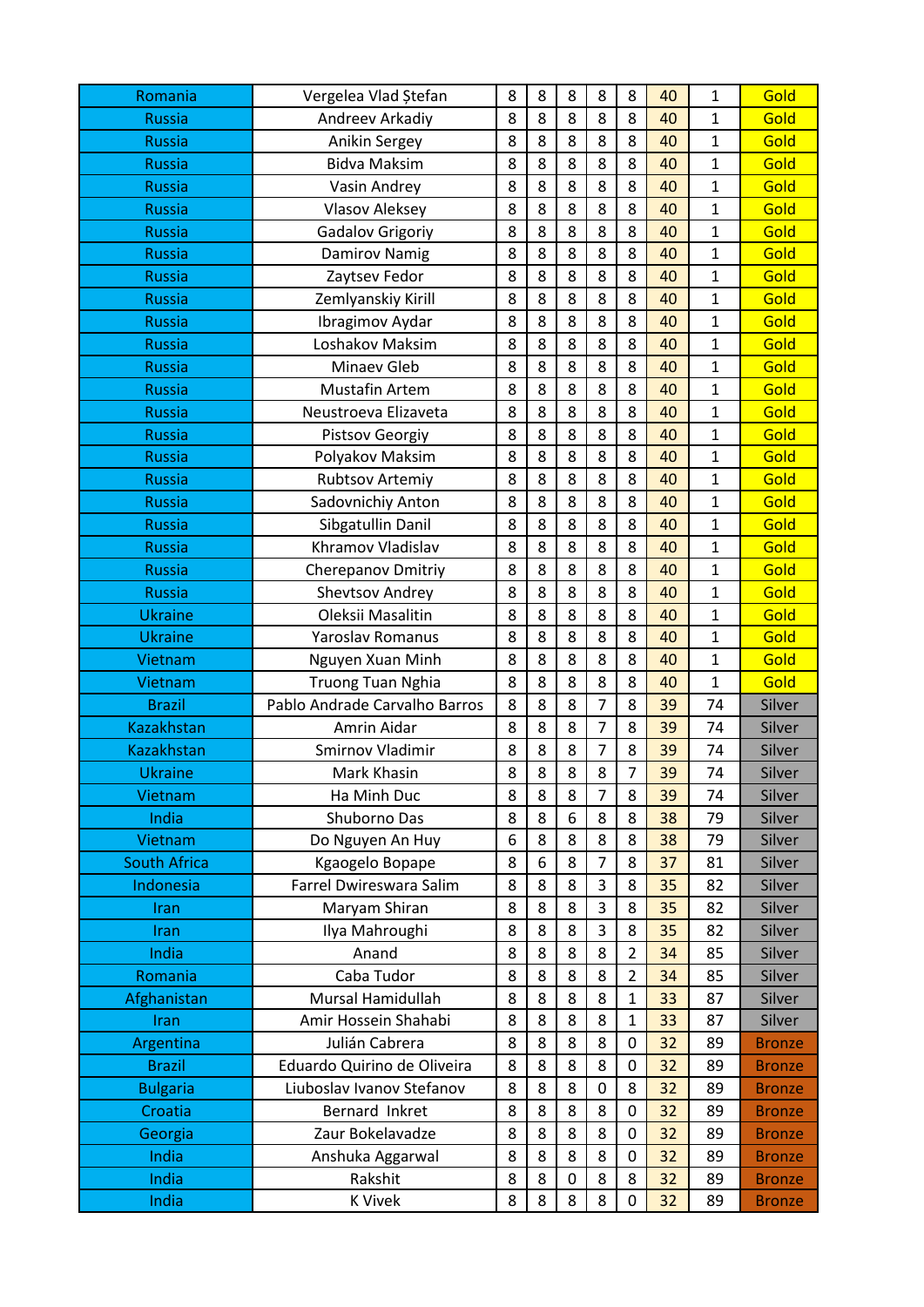| Indonesia                     | Valentio Iverson                | 8              | 8 | 8 | 8              | 0                | 32 | 89  | <b>Bronze</b> |
|-------------------------------|---------------------------------|----------------|---|---|----------------|------------------|----|-----|---------------|
| Iran                          | Alireza Rezaei Moghaddam        | 8              | 8 | 8 | 8              | $\mathbf 0$      | 32 | 89  | <b>Bronze</b> |
| Iran                          | Parsa Rahmani                   | 8              | 8 | 8 | 8              | 0                | 32 | 89  | <b>Bronze</b> |
| Iran                          | Mohammad Mahdi Kheyrandish      | 8              | 8 | 8 | 8              | $\mathbf 0$      | 32 | 89  | <b>Bronze</b> |
| Iran                          | Mohammad Mirzadi                | 8              | 8 | 8 | 8              | $\mathbf 0$      | 32 | 89  | <b>Bronze</b> |
| <b>Mexico</b>                 | Leonardo Mikel Cervantes        | 8              | 8 | 8 | 8              | 0                | 32 | 89  | <b>Bronze</b> |
| <b>Mexico</b>                 | Tomás Cantú                     | 8              | 8 | 8 | 8              | 0                | 32 | 89  | <b>Bronze</b> |
| <b>Mexico</b>                 | Katia García Orozco             | 8              | 8 | 8 | 8              | 0                | 32 | 89  | <b>Bronze</b> |
| <b>Mexico</b>                 | Carlos Emilio Ramos A.          | 8              | 8 | 8 | 8              | $\mathbf 0$      | 32 | 89  | <b>Bronze</b> |
| <b>Mexico</b>                 | Daniel Alejandro Ochoa Quintero | 8              | 8 | 8 | 8              | 0                | 32 | 89  | <b>Bronze</b> |
| <b>Mexico</b>                 | Emmanuel Iván montiel Paredes   | 8              | 8 | 8 | 8              | 0                | 32 | 89  | <b>Bronze</b> |
| Philippines                   | Vincent Dela Cruz               | 8              | 8 | 0 | 8              | 8                | 32 | 89  | <b>Bronze</b> |
| Philippines                   | <b>Bryce Ainsley Sanchez</b>    | 8              | 8 | 8 | 8              | 0                | 32 | 89  | <b>Bronze</b> |
| Philippines                   | Jose Lorenzo Abad               | 8              | 8 | 8 | 8              | $\mathbf 0$      | 32 | 89  | <b>Bronze</b> |
| Poland                        | Radosław Żak                    | 8              | 8 | 8 | 8              | 0                | 32 | 89  | <b>Bronze</b> |
| <b>Republic of Moldova</b>    | Spinu Mihai                     | 8              | 8 | 8 | 8              | $\mathbf 0$      | 32 | 89  | <b>Bronze</b> |
| <b>Republic of Moldova</b>    | Suruceanu Valentin              | 8              | 8 | 8 | 8              | $\boldsymbol{0}$ | 32 | 89  | <b>Bronze</b> |
| Romania                       | Risnoveanu Lucia                | 8              | 8 | 8 | 0              | 8                | 32 | 89  | <b>Bronze</b> |
| Romania                       | Coman Andrei                    | 8              | 8 | 8 | 8              | 0                | 32 | 89  | <b>Bronze</b> |
| Romania                       | Craciun Mihai                   | 8              | 8 | 8 | 8              | 0                | 32 | 89  | <b>Bronze</b> |
| Romania                       | Raducanu George Cristian        | 8              | 8 | 8 | 8              | $\mathbf 0$      | 32 | 89  | <b>Bronze</b> |
| <b>South Africa</b>           | Jean Weight                     | 8              | 8 | 8 | 8              | 0                | 32 | 89  | <b>Bronze</b> |
| Tajikistan                    | Pahlavonov Usmon                | 8              | 8 | 8 | $\mathbf 0$    | 8                | 32 | 89  | <b>Bronze</b> |
| Tajikistan                    | Avgonov Sohibjon                | 8              | 8 | 8 | 0              | 8                | 32 | 89  | <b>Bronze</b> |
| <b>Turkey</b>                 | Osman Gülen                     | 8              | 8 | 8 | 8              | 0                | 32 | 89  | <b>Bronze</b> |
| <b>Turkey</b>                 | Ömer Faruk Erzurumluoğlu        | 8              | 8 | 8 | 8              | 0                | 32 | 89  | <b>Bronze</b> |
| <b>Ukraine</b>                | Yana Kolodach                   | 8              | 8 | 8 | 8              | 0                | 32 | 89  | <b>Bronze</b> |
| <b>Ukraine</b>                | Andrey Kovrigin                 | 8              | 8 | 8 | 8              | $\mathbf 0$      | 32 | 89  | <b>Bronze</b> |
| <b>Ukraine</b>                | Oleksandr Popov                 | 8              | 8 | 8 | 8              | $\mathbf 0$      | 32 | 89  | <b>Bronze</b> |
| <b>Ukraine</b>                | Dmytro Rudenko                  | 8              | 8 | 8 | 8              | 0                | 32 | 89  | <b>Bronze</b> |
| <b>Ukraine</b>                | Klymentiy Zolotaryov            | 8              | 8 | 8 | 8              | 0                | 32 | 89  | <b>Bronze</b> |
| <b>Bangladesh</b>             | Tahjib Hossain Khan             | 8              | 8 | 8 | 0              | $\overline{7}$   | 31 | 128 |               |
| <b>Bulgaria</b>               | <b>Martin Dimitrov Dimitrov</b> | $\overline{7}$ | 8 | 8 | $\mathbf 0$    | 8                | 31 | 128 |               |
| Indonesia                     | Timothy                         | 8              | 7 | 8 | 8              | 0                | 31 | 128 |               |
| <b>Turkey</b>                 | Hayrettin Eren Yıldız           | 8              | 8 | 8 | $\overline{7}$ | 0                | 31 | 128 |               |
| Afghanistan                   | Arman Mohammadi                 | 8              | 4 | 8 | 4              | 4                | 28 | 132 |               |
| Afghanistan                   | Husna Kelimullah                | 8              | 3 | 8 | 6              | 3                | 28 | 132 |               |
| <b>Bangladesh</b>             | Thamim Nur Zahin                | 8              | 8 | 8 | 3              | $\mathbf{1}$     | 28 | 132 |               |
| <b>Bosnia and Herzegovina</b> | Boris Stanković                 | 8              | 8 | 8 | $\pmb{0}$      | 4                | 28 | 132 |               |
| Afghanistan                   | Mazari Salih                    | 8              | 8 | 4 | $\mathbf{1}$   | 6                | 27 | 136 |               |
| <b>Bangladesh</b>             | Dewan Saadman Hasan             | 8              | 8 | 8 | 3              | 0                | 27 | 136 |               |
| Georgia                       | Archil Basadzishvili            | 8              | 8 | 8 | 3              | 0                | 27 | 136 |               |
| Macedonia                     | <b>Blazhe Suklevski</b>         | 8              | 8 | 8 | 0              | 3                | 27 | 136 |               |
| Macedonia                     | Verica Spaskovska               | 8              | 8 | 8 | $\pmb{0}$      | 3                | 27 | 136 |               |
| <b>Turkey</b>                 | Yusuf Kağan Çiçekdağ            | 8              | 8 | 8 | $\overline{2}$ | 0                | 26 | 141 |               |
| Macedonia                     | Mila Ivanovska                  | 8              | 8 | 8 | $\mathbf{1}$   | 0                | 25 | 142 |               |
| <b>Republic of Moldova</b>    | <b>Purice Victor</b>            | 8              | 8 | 8 | $\mathbf{1}$   | $\boldsymbol{0}$ | 25 | 142 |               |
| <b>South Africa</b>           | Andi Qu                         | 8              | 8 | 0 | 8              | $\mathbf{1}$     | 25 | 142 |               |
| Argentina                     | Charo Morencos                  | 8              | 8 | 8 | 0              | 0                | 24 | 145 |               |
| Armenia                       | Vahagn Hovhannisyan             | 8              | 8 | 8 | 0              | 0                | 24 | 145 |               |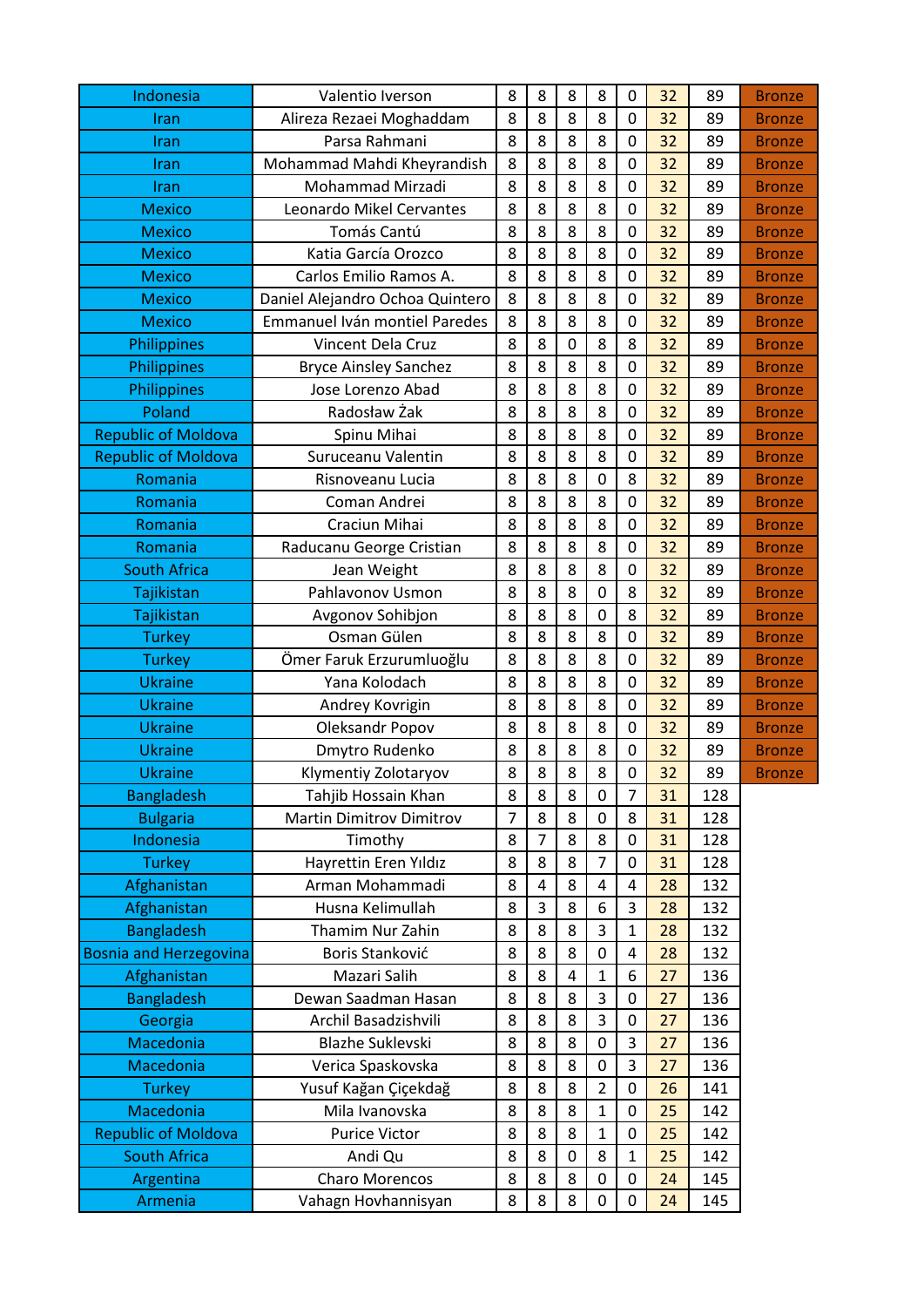| Armenia                       | Ruben Hambardzumyan            | 8 | 8           | 8              | 0           | 0           | 24 | 145 |
|-------------------------------|--------------------------------|---|-------------|----------------|-------------|-------------|----|-----|
| Armenia                       | Vahram Asatryan                | 8 | 8           | 8              | $\mathbf 0$ | $\mathbf 0$ | 24 | 145 |
| Armenia                       | Vahan Tadevosyan               | 8 | 8           | 8              | 0           | $\mathbf 0$ | 24 | 145 |
| <b>Bangladesh</b>             | Aritra Barua                   | 8 | 8           | 8              | $\mathbf 0$ | $\mathbf 0$ | 24 | 145 |
| <b>Bangladesh</b>             | Tahmid Hameem Chowdhury        | 8 | 8           | 8              | 0           | $\mathbf 0$ | 24 | 145 |
| <b>Belarus</b>                | Michael Kharton                | 8 | 8           | $\mathbf 0$    | 8           | $\mathbf 0$ | 24 | 145 |
| <b>Bosnia and Herzegovina</b> | Naida Purišević                | 8 | 8           | 8              | $\mathbf 0$ | 0           | 24 | 145 |
| <b>Bosnia and Herzegovina</b> | Mirza Hasović                  | 8 | 8           | 8              | $\mathbf 0$ | $\mathbf 0$ | 24 | 145 |
| <b>Bosnia and Herzegovina</b> | Aldin Saračević                | 8 | 8           | 8              | $\mathbf 0$ | $\mathbf 0$ | 24 | 145 |
| <b>Bosnia and Herzegovina</b> | Ajdin Čaušević                 | 8 | 8           | 8              | 0           | $\mathbf 0$ | 24 | 145 |
| Croatia                       | Ema Borevković                 | 8 | 8           | $\mathbf 0$    | 8           | $\mathbf 0$ | 24 | 145 |
| Georgia                       | Mikheil Kvinikadze             | 8 | 8           | 8              | 0           | $\mathbf 0$ | 24 | 145 |
| Georgia                       | Nino Tatrishvili               | 8 | 8           | $\mathbf 0$    | 8           | $\mathbf 0$ | 24 | 145 |
| Georgia                       | Mariam Ivardava                | 8 | 8           | 8              | $\mathbf 0$ | $\mathbf 0$ | 24 | 145 |
| Georgia                       | Giorgi Ambokadze               | 8 | 8           | $\mathbf 0$    | 8           | $\mathbf 0$ | 24 | 145 |
| Guatemala                     | José Andrés Jiménez Alvarado   | 8 | 8           | 8              | $\mathbf 0$ | $\mathbf 0$ | 24 | 145 |
| Kyrgyzstan                    | <b>Abdirasulov Adilbek</b>     | 8 | 8           | $\mathbf 0$    | 0           | 8           | 24 | 145 |
| Kyrgyzstan                    | Almazov Nursultan              | 8 | 8           | 8              | $\mathbf 0$ | $\mathbf 0$ | 24 | 145 |
| Macedonia                     | Dimitar Djorlev                | 8 | 8           | 8              | 0           | 0           | 24 | 145 |
| Macedonia                     | Jasna Ilieva                   | 8 | 8           | 8              | 0           | $\mathbf 0$ | 24 | 145 |
| Panama                        | Luis Modes                     | 8 | 8           | 8              | $\mathbf 0$ | $\mathbf 0$ | 24 | 145 |
| Panama                        | Leonardo Marciaga              | 8 | 8           | 8              | 0           | $\mathbf 0$ | 24 | 145 |
| Poland                        | Korneliusz Obarski             | 8 | 8           | $\mathbf 0$    | 8           | $\mathbf 0$ | 24 | 145 |
| <b>South Africa</b>           | Danielle Kleyn                 | 8 | 8           | 8              | 0           | $\mathbf 0$ | 24 | 145 |
| Tajikistan                    | Khayridinov Sino               | 8 | 8           | 8              | $\mathbf 0$ | $\mathbf 0$ | 24 | 145 |
| Tajikistan                    | Rahmonov Furuzonfar            | 8 | 8           | 8              | $\mathbf 0$ | $\mathbf 0$ | 24 | 145 |
| Tajikistan                    | <b>Isomatov Shohrukh</b>       | 8 | 8           | 8              | $\mathbf 0$ | $\mathbf 0$ | 24 | 145 |
| Tajikistan                    | <b>Rustamov Jamshed</b>        | 8 | 8           | 8              | $\mathbf 0$ | $\mathbf 0$ | 24 | 145 |
| Tajikistan                    | <b>Bobojonov Muhammad</b>      | 8 | 8           | 8              | 0           | $\mathbf 0$ | 24 | 145 |
| Turkmenistan                  | Didar Gayypov                  | 8 | 8           | 8              | $\mathbf 0$ | $\mathbf 0$ | 24 | 145 |
| Venezuela                     | Juan Diego Guevara             | 8 | 8           | 8              | 0           | $\mathbf 0$ | 24 | 145 |
| Venezuela                     | Sabrina Queipo                 | 8 | 8           | 8              | 0           | 0           | 24 | 145 |
| <b>Belarus</b>                | Maryna Gorbach                 | 8 | 8           | 0              | 7           | $\mathbf 0$ | 23 | 179 |
| Estonia                       | <b>Martin Rahe</b>             | 8 | $\mathbf 0$ | $\overline{7}$ | 8           | 0           | 23 | 179 |
| <b>Finland</b>                | Into Almiala                   | 8 | 8           | $\overline{7}$ | $\mathbf 0$ | $\mathbf 0$ | 23 | 179 |
| Turkmenistan                  | Hudaygulyyev Allayar           | 7 | 8           | 8              | 0           | 0           | 23 | 179 |
| Argentina                     | Thomas Pandiani                | 8 | 8           | $\overline{2}$ | 3           | 0           | 21 | 183 |
| Kyrgyzstan                    | Baigesekov Bekzhan             | 8 | 8           | 5              | 0           | 0           | 21 | 183 |
| <b>Malaysia</b>               | Tan Min Heng                   | 8 | 8           | 0              | 0           | 5           | 21 | 183 |
| <b>Belarus</b>                | <b>Dmitriy Gorovoy</b>         | 8 | 8           | 4              | $\mathbf 0$ | $\mathbf 0$ | 20 | 186 |
| <b>Bolivia</b>                | Peter Iber Carvajal Gutierrez  | 8 | 8           | 4              | 0           | $\mathbf 0$ | 20 | 186 |
| <b>Czech</b>                  | Michal Beránek                 | 8 | $\mathbf 0$ | $\overline{4}$ | 8           | $\mathbf 0$ | 20 | 186 |
| Turkmenistan                  | Jumayev Akgurban               | 8 | 8           | 4              | 0           | $\mathbf 0$ | 20 | 186 |
| <b>Belarus</b>                | Alexey Voronko                 | 8 | 8           | $\mathbf 0$    | 3           | 0           | 19 | 190 |
| <b>Czech</b>                  | Petr Hladík                    | 8 | 8           | 0              | 3           | 0           | 19 | 190 |
| Turkmenistan                  | Isayev Dovletgeldi             | 8 | 8           | 3              | 0           | 0           | 19 | 190 |
| Turkmenistan                  | Nadira Şamuradowa              | 8 | 8           | 3              | $\mathbf 0$ | $\mathbf 0$ | 19 | 190 |
| Argentina                     | Julián Fabbri                  | 8 | 8           | $\overline{2}$ | 0           | 0           | 18 | 194 |
| <b>Nigeria</b>                | Abdulwakil Olayinka Abdulkadir | 8 | 8           | $\mathbf{1}$   | $\mathbf 0$ | $\mathbf 0$ | 17 | 195 |
| <b>Republic of Moldova</b>    | <b>Bors Mihail</b>             | 8 | 8           | $\mathbf{1}$   | 0           | $\mathbf 0$ | 17 | 195 |